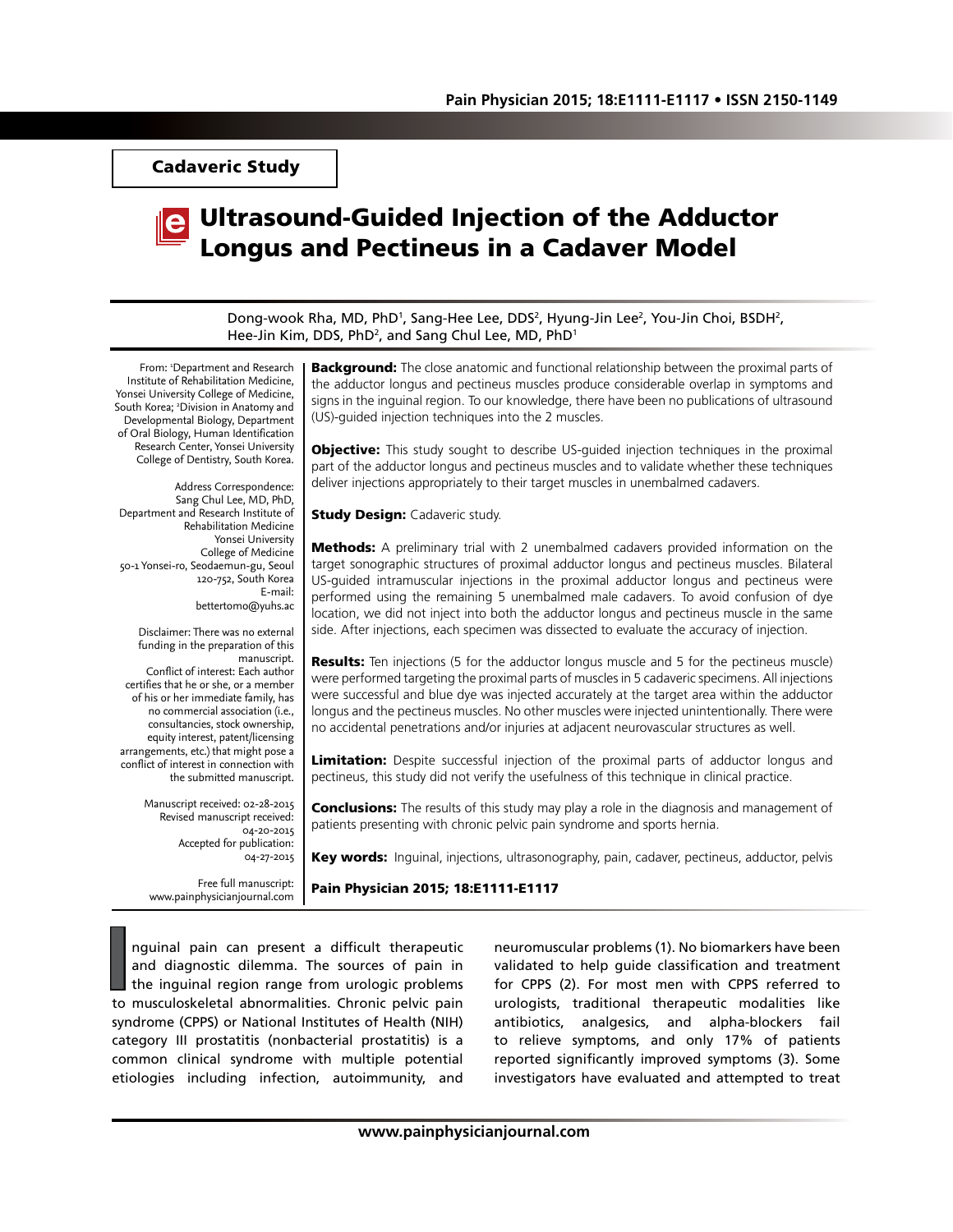the associated muscular tenderness of CPPS, particularly painful myofascial trigger points (MTrPs) (4). Zermann et al (5) found that 88% of men with CPPS had tenderness in the myofascial area on palpation.

While MTrPs are considered one of the possible causes for CPPS, most previous studies focused on the pelvic floor muscles, such as the levator ani (6,7). However, Anderson et al (4) reported that the most prevalent pain sites were the penis (91.7% of men with CPPS) and the inguinal area (47.2% of men with CPPS); the pain may have originated from the abdominal and hip adductor muscles. Based on the anatomical proximity and our clinical experience, direct tenderness and associated inguinal pain might originate from the proximal parts of the adductor longus and/or pectineus muscles (Fig. 1).

The adductor longus muscle attaches proximally to the relatively small spot on the outer surface of the pelvis between the symphysis pubis and obturator foramen through a narrow flat tendon (2). MTrPs at the adductor longus, especially its proximal portion, may be the most common cause of inguinal pain (8). MTrPs in the adductor longus may result from sitting in a fixed position while on a prolonged driving trip, sitting for long periods in a chair with the hips acutely flexed, sitting with one thigh or leg crossed over the other knee, as well as sports activity (2).

The pectineus muscle attaches proximally to the superior ramus of the pubic bone beside the pubic tubercle. The attachment site is caudal and deep to the inguinal ligament, and medial to the pubic tubercle (9). The MTrPs in the pectineus muscle are mostly located just distal to the superior ramus of the pubis, and referred pain projects over the pectineus muscle just below the inguinal ligament and extends deep into the inguinal area (2).

Because of the close anatomic and functional relationship between the proximal parts of the adductor longus and pectineus muscles, symptoms and signs from these 2 muscles' pathology considerably overlap in the inguinal region. Trigger point injection or diagnostic local anesthetic block can assist in the accurate diagnosis of muscle-related pathology and also relieve the symptoms in affected patients. Sometimes, precise diagnostic intra-muscular injections are more important since the physical examinations lack specificity for identifying these muscles-related pains and MTrPs usually appear normal even by an advanced imaging technique like magnetic resonance imaging. When preforming the injection at the inguinal area, attention is needed to avoid neurovascular injury. The large femoral neurovascular structures, superficial and deep branches of obturator nerve, and long and accessory saphenous vein run immediately adjacent to the adductor longus and pectineus muscles. Even for trigger point injection, the needle is inserted several times in various directions to provoke local twitch responses. Therefore, there are risks of injection-related vascular and neural injuries. In addition, most patients are afraid of getting an injection around their inguinal area and most physicians are reluctant to do an injection near patients' external genitalia.

Ultrasound (US) guidance has gained popularity as an effective technique to perform a variety of diagnostic and therapeutic injections throughout the musculoskeletal system due to exquisite soft tissue resolution, availability, and lack of ionizing radiation (10,11). Based on potential hazards of inserting a needle into the inguinal region, the use of US-guidance appears warranted. To our knowledge, there have been no publications of US-guided injection techniques into the proximal part of the adductor longus and pectineus muscles. Therefore, the purposes of this study were to describe US-guided injection techniques into the proximal part of the adductor longus and pectineus muscles, and to validate whether these techniques deliver injections appropriately to their target muscles using unembalmed cadavers.

# **METHODS**

# Preparation of Cadavers

Seven unembalmed male cadaveric specimens were used for this investigation. The average age  $\pm$  SD at death was  $68.8 \pm 6.9$  years (range, 59 – 80 years). The average  $\pm$  SD body mass index (BMI) was 23.9  $\pm$  2.0 kg/m2 (range,  $20.8 - 27.6$ ). There was no evidence of previous injury or surgical procedure around the pelvis. None of the recorded causes of death were deemed to have affected the results of this study with regard to needle placement or dissection.

#### Preliminary Injection and Dissection

B-mode, real-time ultrasonography at 5 – 12 MHz was performed using the UGEO HM70A system (Samsung Medison, Seoul, South Korea) interfaced with a linear array transducer. An investigator (SCL) with more than 7 years experience in musculoskeletal ultrasonography carried out these procedures. All photographs and diagrams in this article are of structures viewed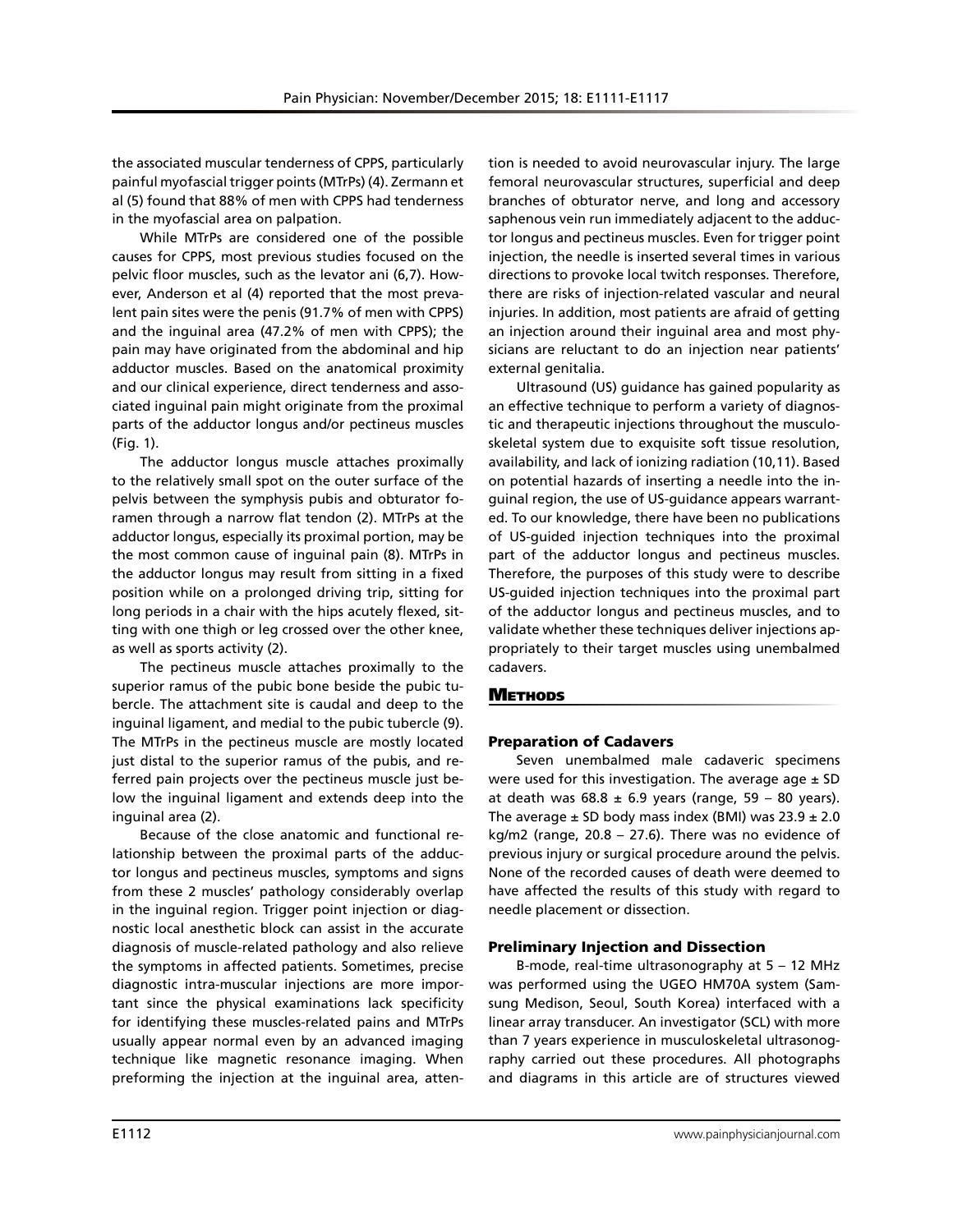from the left side of the specimen.

Based on our clinical experience, the proximal parts of the adductor longus and pectineus muscles where we frequently observed the tenderness in patients were targeted (Fig. 1). First, an expert anatomist (HJK) dissected 2 unembalmed male cadavers to identify the proximal adductor longus, pectineus, and significant neurovascular structures near the muscles in one side of the hip and pelvis. Then, in the contralateral hip and pelvis, sonographic images corresponding to the dissected structures were taken and test injections with dye were preformed to localize the target structures. After injections, the anatomist dissected the inguinal area to confirm where the injected dye was located. The preliminary trial informed the sonographic structures of proximal adductor longus and pectineus muscles that should be targeted.

#### Injection for Accuracy and Safety Test

After preliminary injection and dissection, bilateral US-guided intramuscular injections to the proximal adductor longus and pectineus were performed using the remaining 5 unembalmed male cadavers. To avoid confusion of dye location, we did not inject in the adductor longus and pectineus muscle in the same side. After the injections, the same anatomist dissected each specimen to evaluate the accuracy of US-guided injection into the target structures.

#### Assessment

Through anatomical dissection, needle passage and dye location were explored to evaluate the accuracy of the injections and any unintended penetration of non-target structures. Parameters recorded for each injection were whether dye was accurately injected at the target muscle, and whether the nearby neurovascular structures including femoral neurovascular structures and obturator nerves were penetrated and/or injected.

#### **RESULTS**

#### Preliminary Dissection

Preliminary dissection revealed the contiguous nature of the proximal regions of the adductor longus and pectineus muscles, and the immediate adjacent location of the femoral neurovascular bundle (Fig. 2). The lateral border of the adductor longus formed the medial border of the femoral triangle, and the pectineus muscle formed the floor of the femoral triangle accompanying the femoral nerve, artery, and vein. The





Fig. 2. *Neurovascular structures near the proximal parts of the adductor longus and pectineus. Abbreviations are: AL, adductor longus; Pe, pectineus; Fe, femoral neurovascular structures; IP, iliopsoas.* 

preliminary dye injections trials identified the proper probe position for the corresponding US images for the proximal parts of targeted muscles. Ten injections (5 for adductor the longus muscle and 5 for the pectineus muscle) were performed targeting the proximal parts of muscles in 5 cadavers.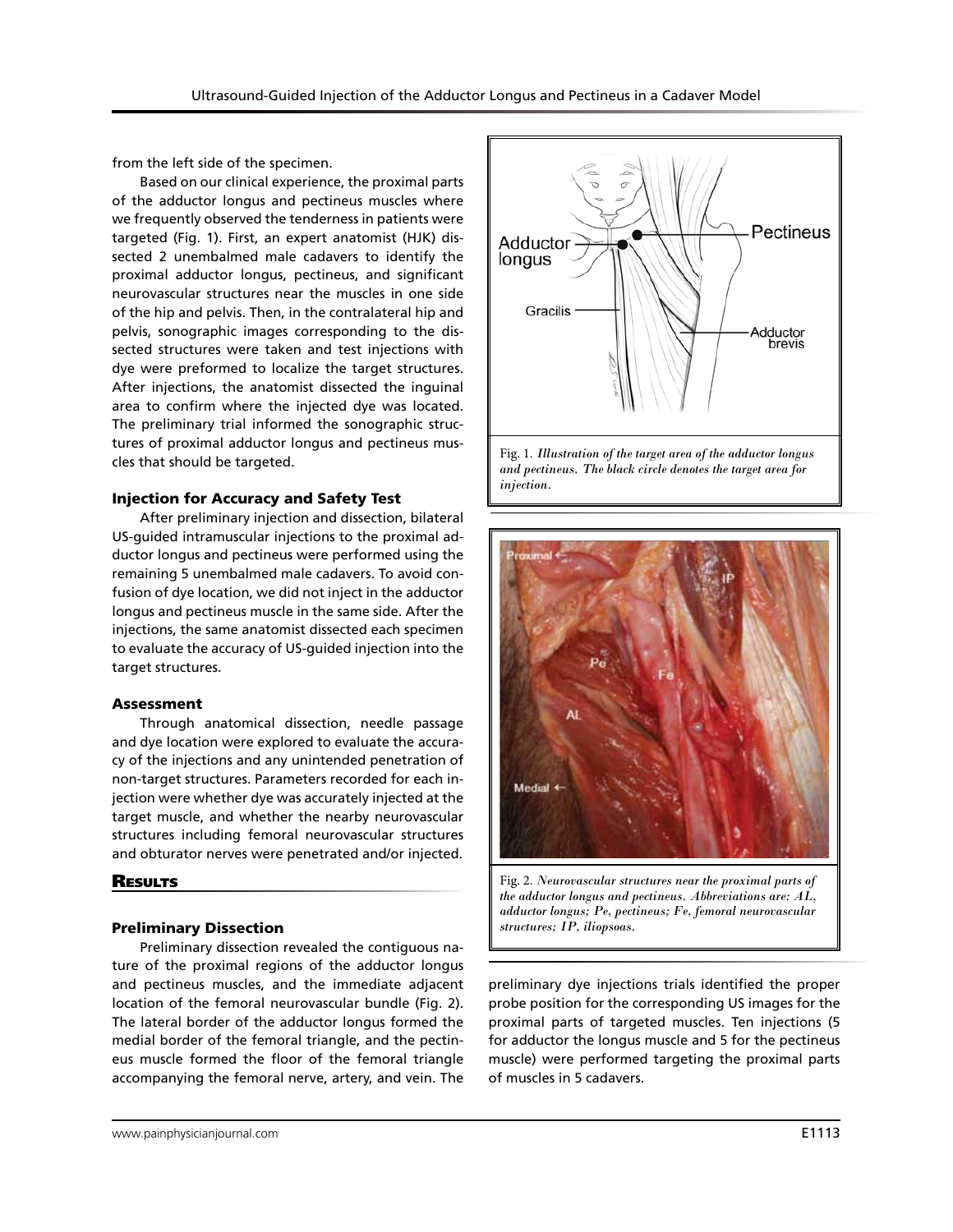# Ultrasound-guided Injection of the Adductor Longus Muscle

The cadavers were positioned supine with both hips externally rotated and slightly abducted. For the adductor longus muscle, the superior ramus of the pubis was manually palpated and the probe was placed transversely over the hip adductor muscle belly distal from the superior ramus. After identifying the adductor longus on an US image, the US probe was rotated longitudinally to obtain a long-axis view and enable discernment of 3 muscle layers in this plane (Fig. 3a). The adductor longus muscle was located most superficially. In real-time, the probe was placed in close proximity to the proximal target site and a 3.8 cm, 19-gauge needle was advanced under direct US guidance using an inplane approach (Fig. 3b). When the needle was positioned in the targeted muscle, 0.5 mL of blue dye was injected. All 5 adductor longus muscles were injected.

# Ultrasound-guided Injection of the Pectineus Muscle

At the superior ramus of the pubis, the pectineus was located lateral to the adductor longus. It was difficult to discriminate between the adductor longus and pectineus muscles proximally due to their contiguity. Therefore, we could differentiate them by scanning 2 muscles transversely at a more distal portion and tracing the pectineus muscle proximally. The injection procedure for the pectineus muscle was similar to the aforementioned procedure for the adductor longus muscle (Fig. 4). Dye injection was done in the same manner as described above for 5 pectineus muscles.



*Fig. 3. A, Longitudinal ultrasound (US) image of the proximal adductor. B, Injection under direct US control. Abbreviations are: PT, pubic tubercle; AL, adductor longus; AB, adductor brevis; AM, adductor magnus; dotted arrow, needle shaft.*



*control using an in-plane approach. Abbreviations are: PL, pectineal line of superior pubic ramus; Pe, pectineus; dotted arrow, needle shaft.*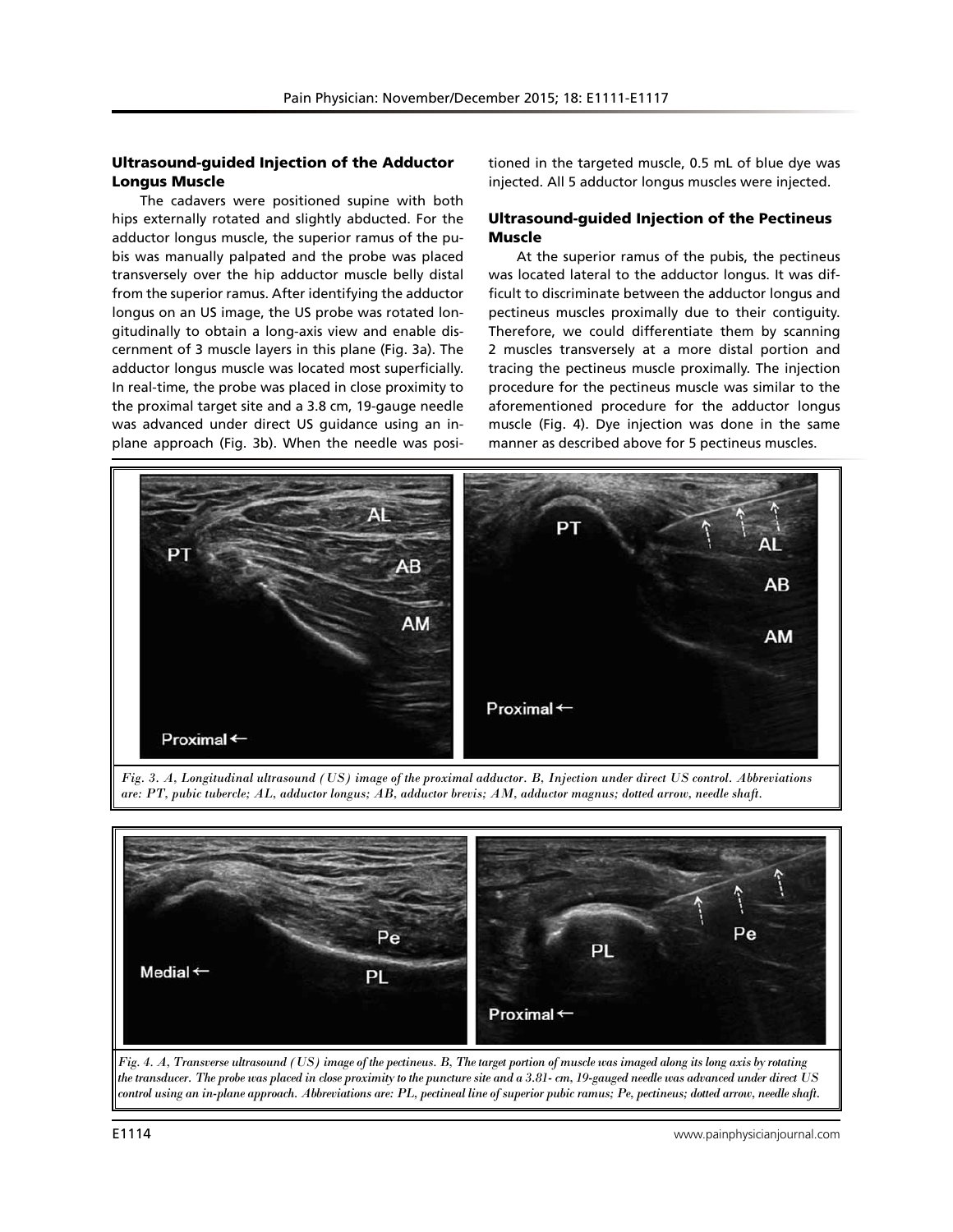

*to the adductor longus. Abbreviations are: L, left side; R, right side; Pe, pectineus; AL, adductor longus.*

All injections were successful and blue dye was injected accurately at the target area within the adductor longus and the pectineus muscles (Fig. 5). No other muscles were injected unintentionally. There were no accidental penetrations at adjacent neurovascular structures.

# **Discussion**

The evaluation and management of patients presenting with inguinal pain is challenging because of the complex anatomy, broad differential diagnoses, and lack of specific physical examination findings. A clue that led us to believe the proximal part of the adductor and pectineus muscles might be involved or responsible for localized pain in patients with CPPS was the tenderness noted upon the application of pressure on these muscles near the suprapubic ramus (12,13). One of the possible causes of tenderness in these muscles is MTrP. Repetitive microtrauma by overuse injury, prolonged sitting, bad posture, or unnatural gait may give rise to MTrPs on the adductor longus and pectineus (2,9). Anatomical structures supporting both thigh and pelvis work together as a functional unit (14). In this function-

al unit, the adductor longus and pectineus participate as stabilizers of the hip joint (15). Therefore, it seems possible that the adductor longus and the pectineus can be a primary or secondary cause of inguinal pain, and that these muscle dysfunctions might be often misdiagnosed as a CPPS.

The proximal parts of the adductor longus and pectineus are also important as a cause of sports-related hernia. Inguinal pain related with sports activity is a common complaint with diverse causes including musculoskeletal problems (16). Especially, sports hernia is an activity-related lower abdominal and proximal adductor-related pain seen in athletes (17). The term sports hernia is a misnomer, because it is not a true hernia but a weakness in or injury to the pelvic floor caused by the weak flexion of the abdomen and the strong adduction of the hip (18). Up to 40% of patients diagnosed with sports hernias have torn adductor muscles (19). Weakness in the rectus insertions may lead to an overcompensation of the adductor muscles that in turn can lead to a compartment-like syndrome as the pelvis tilts more anteriorly and compresses the adductor compartment (20). Hence, US-guided injection might also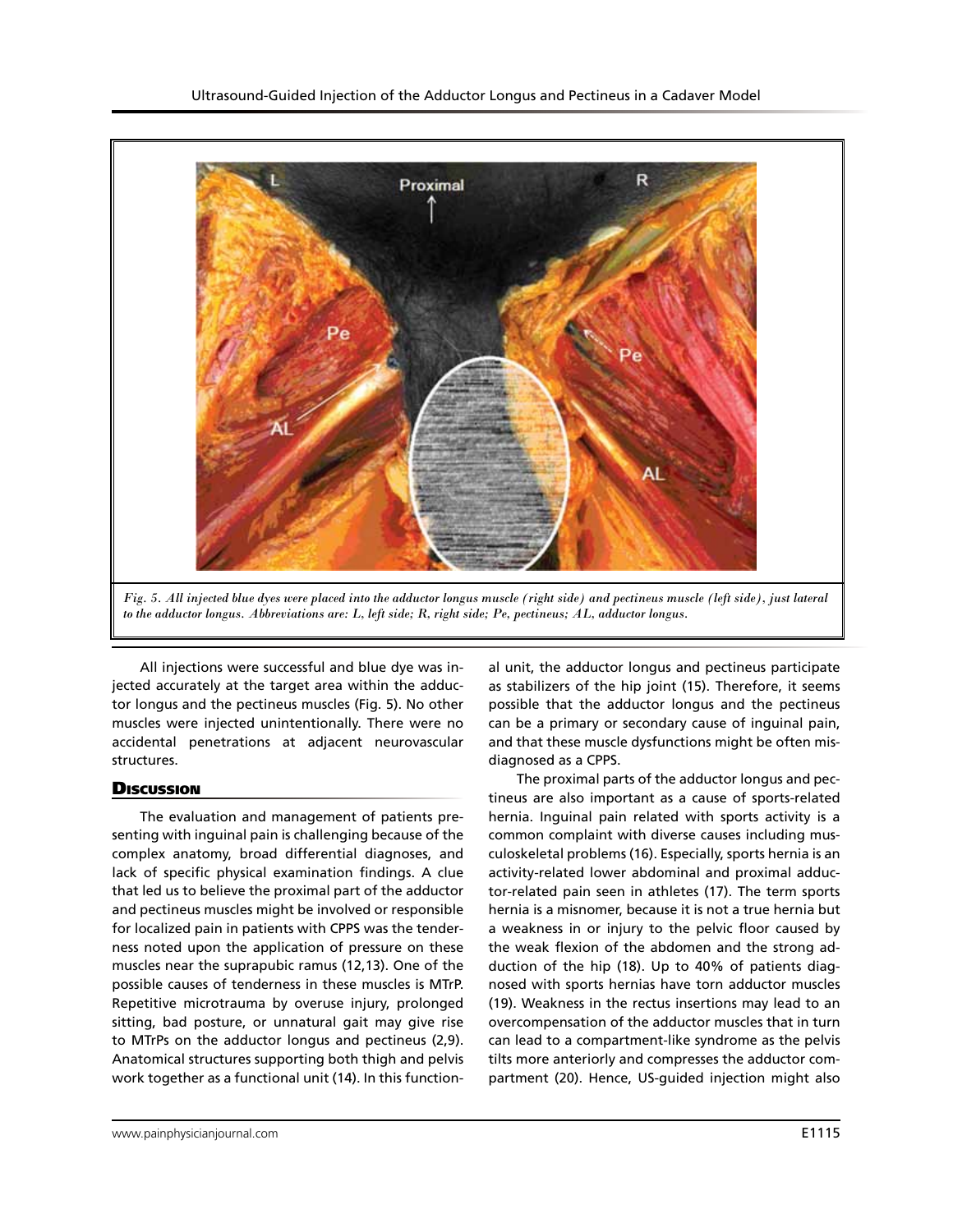be used for diagnostic and therapeutic purposes in the adductor longus and pectineus-originated pain in men and women with suspected sports hernia.

The purpose of this study was to demonstrate the feasibility of US-guided injection into the proximal part of the adductor longus and pectineus muscles by observing whether the dye was injected accurately into the target regions in fresh cadavers. Our results support the hypothesis that the proximal adductor longus and pectineus can be injected precisely and safely under US guidance. All injections delivered dye to the primary target portions in both adductor longus and pectineus muscles. Any adjacent neurovascular structures were not damaged and injected dye did not overflow into nearby muscles or other structures with clinical importance.

To our knowledge, this is the first study to evaluate the accuracy of US-guided needle insertion into the proximal part of the adductor longus and pectineus muscles using cadaver dissection. To maximize the therapeutic effect of trigger point injection for myofascial pain syndrome, needling the proper pathologic muscle and eliciting the local twitch responses are very important. To stretch the muscle effectively after trigger point injection, it is also important to know which muscle is causing the pain (9). The action of adductor longus and pectineus muscles is same as adducting and flexing the thigh at the hip joint, and tilting the pelvis anteriorly at the hip joint. Therefore, the typical referred-pain pattern and local twitch-response elicited by snapping could not be differentiated clearly between these 2 muscles. A precise palpation of MTrPs in the proximal part of the adductor and pectineus muscles is also difficult because of their contiguity. Additionally, the adductor longus muscle overlaps other hip adductor muscles (brevis and magnus) and tapers to a pubic origin, and the pectineus muscle is too thin to perform precise intramuscular injection. This makes it difficult to inject precisely to the proximal adductor longus muscle (Fig. 3a). US-guided intra-muscular injection improves therapeutic efficacy compared with blind

injection, especially for injections into deeply located musculature (12,21). Color Doppler imaging also can help to avoid neurovascular structures in patients, since these muscles are closely located to the femoral neurovascular bundle. In our clinical experience, US helps to reassure the patient because most patients are afraid of the injection near the inguinal area. The tendinous part of proximal origin is longer and thicker in adductor longus muscle compared to pectineus muscle and difficult to discriminate from the muscular part by palpation. US-guidance can help to demarcate the muscular part from tendinous part and perform the precise intramuscular injection (Fig. 5).

There are some limitations to our study. First, the primary focus of this investigation was technical and not clinical. Despite successful injection of the proximal parts of adductor longus and pectineus, this study did not verify the usefulness of this technique in clinical practice. Further studies are needed to evaluate the therapeutic efficacy of injection into these muscles using this US-guided approach in managing muscle-originated inguinal pain. Second, we defined complications of the injection as needle passage through unintended neurovascular structures. Although there were no complications, we failed to identify all branches of the obturator and femoral nerves, especially intra-muscular portions, during dissection. Third, a relatively small number of cadaveric specimens within a narrow range of body mass indexes were used. The ability to execute injections of these muscles might be influenced by both a patients' body habitus and equipment.

# **CONCLUSION**

The new US-guided injection technique allowed accurate insertion of a needle into the proximal parts of the adductor longus and pectineus muscles in adult male cadavers. This US-guided method is a more precise approach to these muscles and differentiates conditions or symptoms caused by other structures. The results may play a role in the diagnosis and management of patients presenting with CPPS and sports hernia.